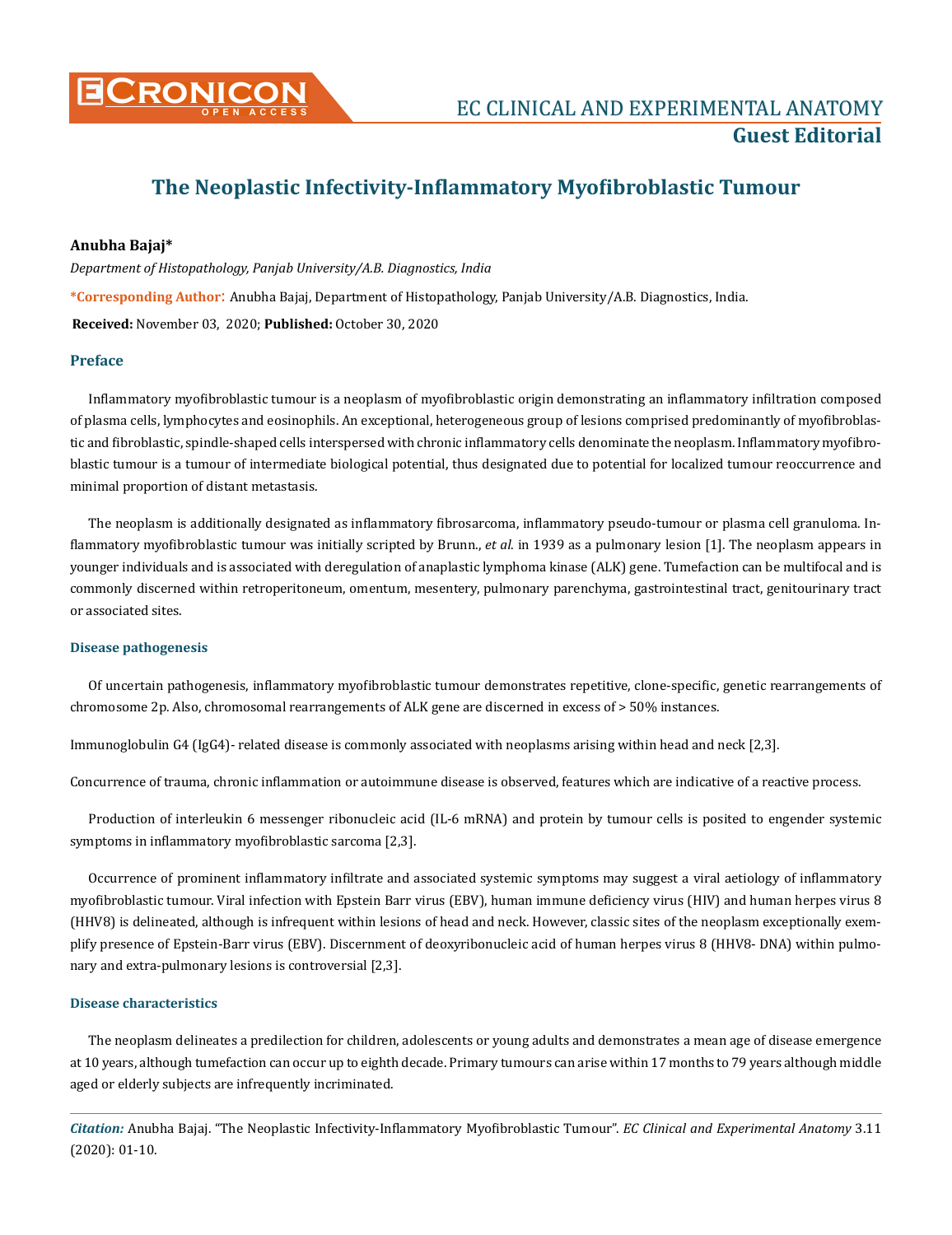Frequently, tumefaction is anatomically distributed within abdominopelvic region, retroperitoneum or pulmonary parenchyma although somatic soft tissue, bone, larynx, uterus and central nervous system are also implicated [2,3].

The neoplasm depicts a strong predilection for emerging within viscera and deep-seated soft tissues of abdomen, pelvis, mesentery, retroperitoneum, mediastinum, iliac bone, neck, forearm, pulmonary or hepatic parenchyma. Maxillofacial region is rarely incriminated although epiglottis, endolarynx, parapharyngeal space, maxillary sinus, orbit, submandibular region and oral cavity can exhibit the neoplasm. Cutaneous surfaces, superficial soft tissue, lymph node, spleen or bladder are infrequently incriminated wherein histologically identical neoplasms are common [2,3].

Frequently discerned pulmonary variant with a benign clinical course is common in children and young adults. Extra-pulmonary variant is accompanied by an aggressive clinical course and incriminates individuals beyond the second decade.

Prevalence of inflammatory myofibroblastic tumour varies from 0.04% to 0.7%. Upper aero-digestive tract delineates an estimated 11% of extra-pulmonary neoplasms wherein larynx is frequently affected. Orbit, buccal mucosa and mandible are implicated wherein head and neck lesions comprise of below < 5% of extra- pulmonary sites. Oral cavity lesions are associated with an incidence of 0.0012% [2,3].

Tumour reoccurrence occurs in roughly 15% subjects. Malignant metamorphoses arises within 8% to 18% instances and distant metastasis is observed in beneath < 5% cases. Tumour mortality of extra- pulmonary neoplasms is around 4% [3,4].

# **Clinical features**

An estimated one third subjects delineate associated symptoms such as fever, growth failure, malaise, weight loss, anaemia, thrombocytosis, polyclonal hyperglobulinemia and elevated erythrocyte sedimentation rate (ESR). Abdominal or retroperitoneal neoplasms represent as multiple, discrete masses incorporated within corresponding anatomical zones. Tumefaction can appear as an enlarged, expansible, ulcerated, firm to elastic, non tender nodule. Clinical symptoms usually dissipate following cogent surgical excision.

In addition to discernment of tumour nodule, cogent clinical symptoms are gastrointestinal complaints arising due to intra- abdominal lesions or nonspecific abdominal pain besides cough, chest pain or haemoptysis arising on account of pulmonary neoplasms [3,4].

An estimated 15% to 30% subjects are associated with constitutional syndrome denominated by fever, weight loss or malaise. The tumefaction can be discovered incidentally, associated with pyrexia of unknown origin or growth failure. As clinical representation is ambiguous, the neoplasm mandates a segregation from associated infections, granulomatous reaction, autoimmune disorders or malignant neoplasms [3,4].

#### **Histological elucidation**

Grossly, the neoplasm is firm, fleshy, gelatinous, well circumscribed, un-encapsulated and appears as a grey/white or tan coloured nodule. Tumefaction may be superimposed with atrophied, para-keratinized, stratified squamous epithelium. Cut surface is whorled, fleshy or myxoid. Foci of haemorrhage, necrosis or calcification may be denominated. Tumour magnitude varies from 1 centimetre to in excess of >20 centimetres with mean diameter of 6 centimetres [4,5].

Histologically, the variably cellular neoplasm characteristically displays proliferation of spindle-shaped cells intermixed within myxoid to collagenous stroma and prominent, inflammatory infiltrate chiefly composed of plasma cells and lymphocytes with occasional eosinophils and neutrophils [4,5].

*Citation:* Anubha Bajaj. "The Neoplastic Infectivity-Inflammatory Myofibroblastic Tumour". *EC Clinical and Experimental Anatomy* 3.11 (2020): 01-10.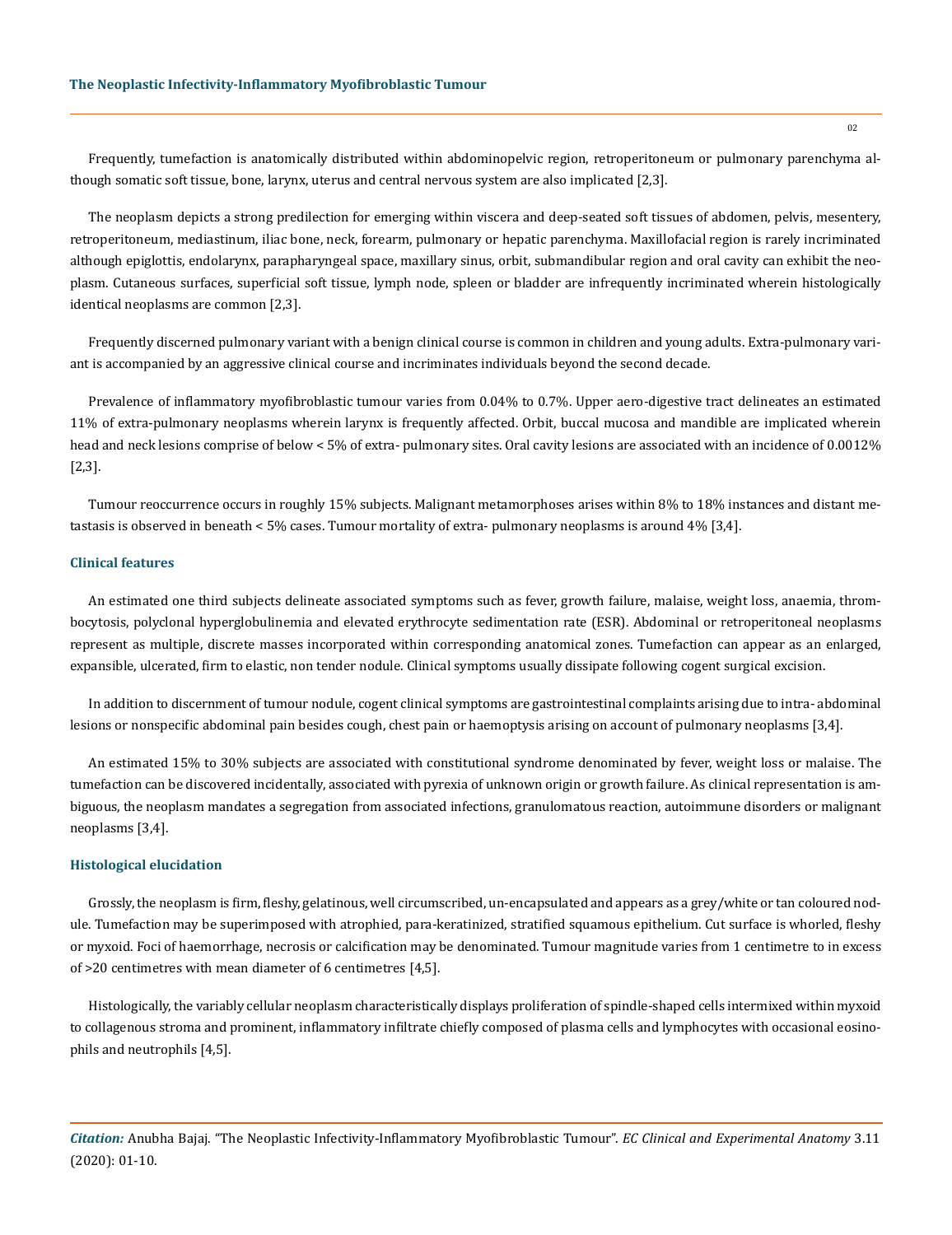The tumefaction is comprised of singular or admixed, distinct histological patterns denominated as •myxoid/ vascular pattern

- Compact spindle cell pattern.
- Hypo-cellular, fibrous (fibromatosis-like) pattern [2,3].
- The myxoid/vascular pattern demonstrates fasciitis-like configuration with loosely-arranged, plump, spindle-shaped cells commingled within an oedematous or myxoid stroma and accompanying prominent vasculature. Admixed inflammatory infiltrate delineates elevated neutrophils and eosinophils with minimal plasma cells [2,3].
- The compact, spindle cell pattern is characterized by proliferation of spindle-shaped cells articulating a fascicular or storiform architecture wherein tumour cells are intermingled within a collagenous stroma. Inflammatory foci are typically composed of innumerable plasma cells and lymphocytes which are intimately admixed with spindle-shaped cells. Discreet lymphoid follicles and aggregates of plasma cells are frequently observed [2,3].
- The hypo-cellular, fibromatosis-like tumour architecture is composed of elongated spindle-shaped cells intermingled within a dense, collagenous stroma with disseminated lymphocytes, plasma cells and eosinophils.

Foci of dystrophic calcification and metaplastic ossification can be exemplified within hyalinised areas [2,3].

Few neoplasms depict foamy macrophages. Foci of myxomatous degeneration are exhibited. Typically, myofibroblastic spindle-shaped cells are uniform with pale, eosinophilic cytoplasm, plump, elliptical or tapering, vesicular nuclei and miniature nucleoli. Mild nuclear pleomorphism is observed although nuclear hyperchromasia is absent [4,5].

Approximately 50% of neoplasms depict scattered, enlarged, polygonal, ganglion- like cells with abundant amphophilic or eosinophilic cytoplasm, enlarged, vesicular nuclei and prominent nucleoli [4].

Mitotic activity is minimal and appears as 0 to 2 mitosis per 10 high power fields. Atypical mitosis are exceptional. Necrosis and vascular invasion is infrequently documented [4,5].

As the neoplasm is composed of myofibroblastic and fibroblastic spindle-shaped cells intermingled with an inflammatory exudate constituted of lymphocytes, plasma cells, eosinophils or histiocytes with abundant vascular articulations intermixed with the cellular component, an admixture of distinctive articulations is enunciated

- a) Tumour configuration simulating nodular fasciitis with the occurrence of elongated myofibroblasts incorporating abundant, eosinophilic cytoplasm and vesicular nuclei, a circumscribing, loose myxoid stroma with disseminated neutrophils, lymphocytes, eosinophils, and minimal plasma cells.
- b) Cellular neoplasm constituted of spindle-shaped myofibroblasts and fibroblasts encompassed within a compact stroma, configuring tumour cell islands with circumscribing fibromyxoid stroma and intermingled, prominent, plasma cells. Mitotic figures can be observed.
- c) Densely hyalinised stroma admixed with few spindle-shaped cells with minimal exudation of plasma cells or lymphocytes [4,5].

Ganglion-like cellular myofibroblasts may be discerned. Aforesaid tumour patterns are devoid of nuclear pleomorphism or atypical mitotic figures [4,5].

*Citation:* Anubha Bajaj. "The Neoplastic Infectivity-Inflammatory Myofibroblastic Tumour". *EC Clinical and Experimental Anatomy* 3.11 (2020): 01-10.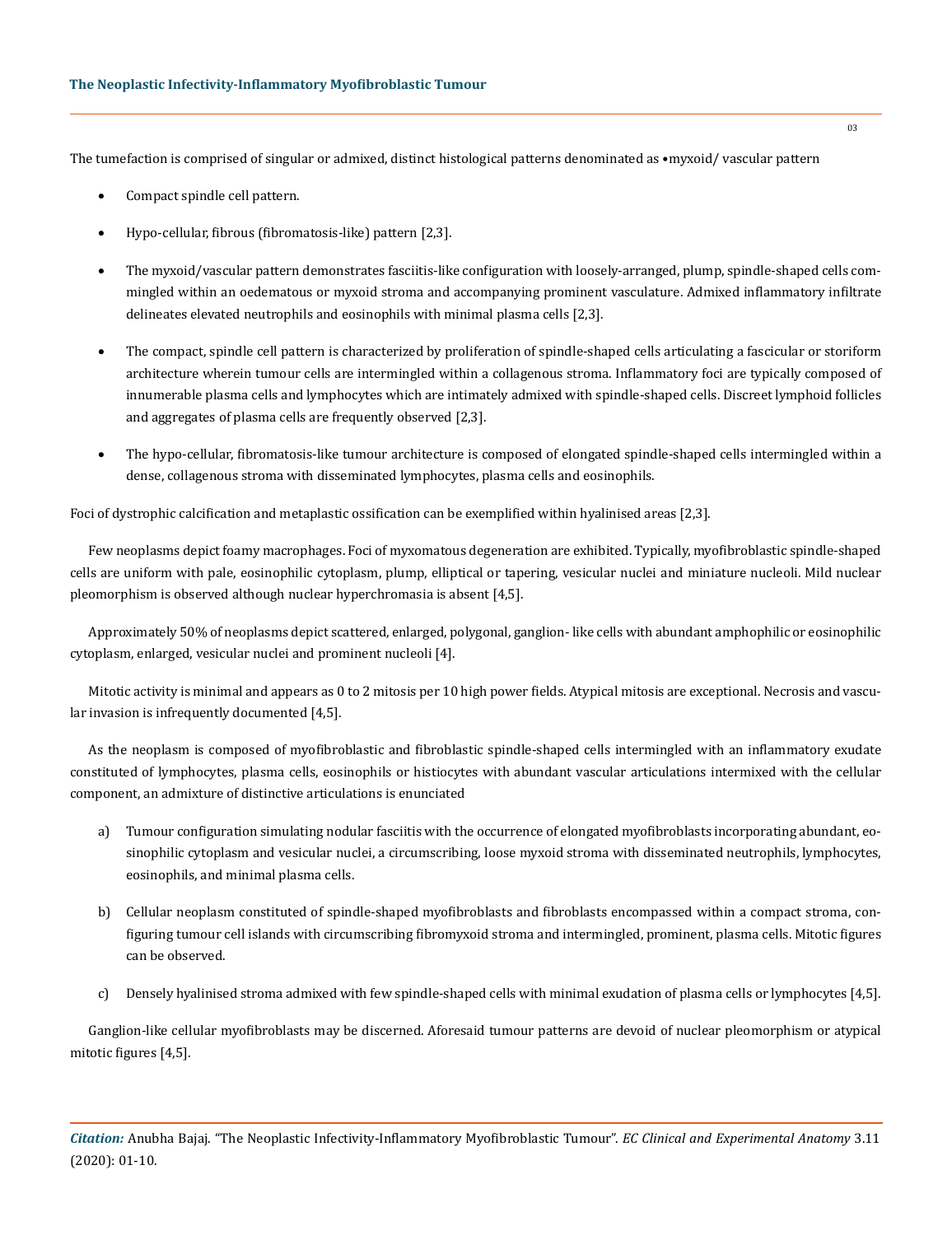Malignant metamorphoses is associated with emergence of atypical polygonal cells with elliptical nuclei and prominent nucleoli. Reed-Sternberg- like cells or atypical mitotic figures can be discerned. Exceptionally, inflammatory myofibroblastic tumour can progress to morphologically high grade lesions. Neoplasms depict enhanced cellularity, significant nuclear atypia, frequent mitosis, atypical mitotic figures and/or tumour necrosis. High grade tumours are hyper-cellular and composed of spindle-shaped cells, epithelioid cells, histiocytoid cells or spherical tumour cells [4,5].

On ultrastructural examination, the neoplasm is predominantly composed of myofibroblasts, activated fibroblasts with minimal fibroblastic component. Ganglion-like cells demonstrate features of fibroblasts [4,5].

## **Molecular modifications**

Genomic rearrangement of anaplastic lymphoma kinase (ALK) situated upon locus on chromosome 2p23 is documented in pulmonary and extra-pulmonary neoplasms. Aforesaid features confirms neoplastic nature of the lesion and segregates it from associated inflammatory pseudo-tumours. Anaplastic lymphoma kinase (ALK) gene encodes receptor tyrosine kinase wherein approximately 50% of neoplasms demonstrate ALK genetic rearrangements, as discerned by fluorescent in situ hybridization (FISH) [2,4].

Numerous fusion partners of ALK gene are identified within the neoplasm such as TPM3 at chromosome 1p23, TPM4 at chromosome 19p13, ATIC at chromosome 2q35, CLTC at chromosome 17q23, CARS at chromosome 11p15, RANBP2 at chromosome 2q13 and SEC31L1 at chromosome 4q21. TPM3-ALK, ATIC-ALK and CLTC-ALK fusion proteins are commonly discerned in inflammatory myofibroblastic tumour. RANBP2-ALK genetic fusion is accompanied by an aggressive, round cell transformation of the neoplasm [2,4].

Clonal anomalies of chromosome 2p23 with translocation t(2;5)(p23;q35) incriminating ALK and NPM genes is denominated. Also, chromosomal translocation t(2;17)(p23;q23) along with ALK and CLTC genes and chromosomal translocation t(2;19)(p23;p13.1) in concurrence with ALK and TPM4 genes is observed [2,4].

Majority of fibroblastic and myofibroblastic neoplasms such as nodular fasciitis, desmoid fibromatosis, calcifying fibrous tumour, myofibromatosis, infantile fibrosarcoma are devoid of anaplastic lymphoma kinase (ALK) genetic rearrangements.

However, ALK gene is enunciated within malignant peripheral nerve sheath tumour, rhabdomyosarcoma, Ewing's sarcoma, leiomyosarcoma, extraskeletal myxoid chondrosarcoma or benign and malignant adipocytic neoplasms [2,4].

#### **Immune histochemical elucidation**

Inflammatory myofibroblastic tumour is diffusely and intensely immune reactive to vimentin, focally immune reactive to  $\alpha$ -smooth muscle actin(α-SMA) (80% to 90%), CD68, desmin and calponin (60 to70%). Approximately one third (33%) neoplasms are focally immune reactive to keratin [3,4].

An estimated 50% of neoplasms are immune reactive to anaplastic lymphoma kinase (ALK), discerned in young individuals. Immune reactivity is indicative of ALK genomic rearrangement which can be detected by fluorescent in situ hybridization (FISH) or reverse transcriptase polymerase chain reaction (RT-PCR). Pattern of ALK immune staining is concordant with specific genomic fusion. Cellular localization of ALK is determined by pertinent fusion partner with consequent diffuse cytoplasmic staining of ALK within cytoplasmic proteins TPM3, TPM4, CARS, ATIC and SEC31L1 fusion partners. Nuclear membrane staining with nuclear core protein RANBP2 fusion partner and granular, cytoplasmic staining of predominant structural protein of coated vesicles CLTC fusion partner is exemplified [2,4].

Infiltrating plasma cells are polyclonal. Inflammatory myofibroblastic tumour is immune non reactive to S100 protein, CD117, CD34, human herpes virus 8 (HHV8) and h-caldesmon [3,4].

*Citation:* Anubha Bajaj. "The Neoplastic Infectivity-Inflammatory Myofibroblastic Tumour". *EC Clinical and Experimental Anatomy* 3.11 (2020): 01-10.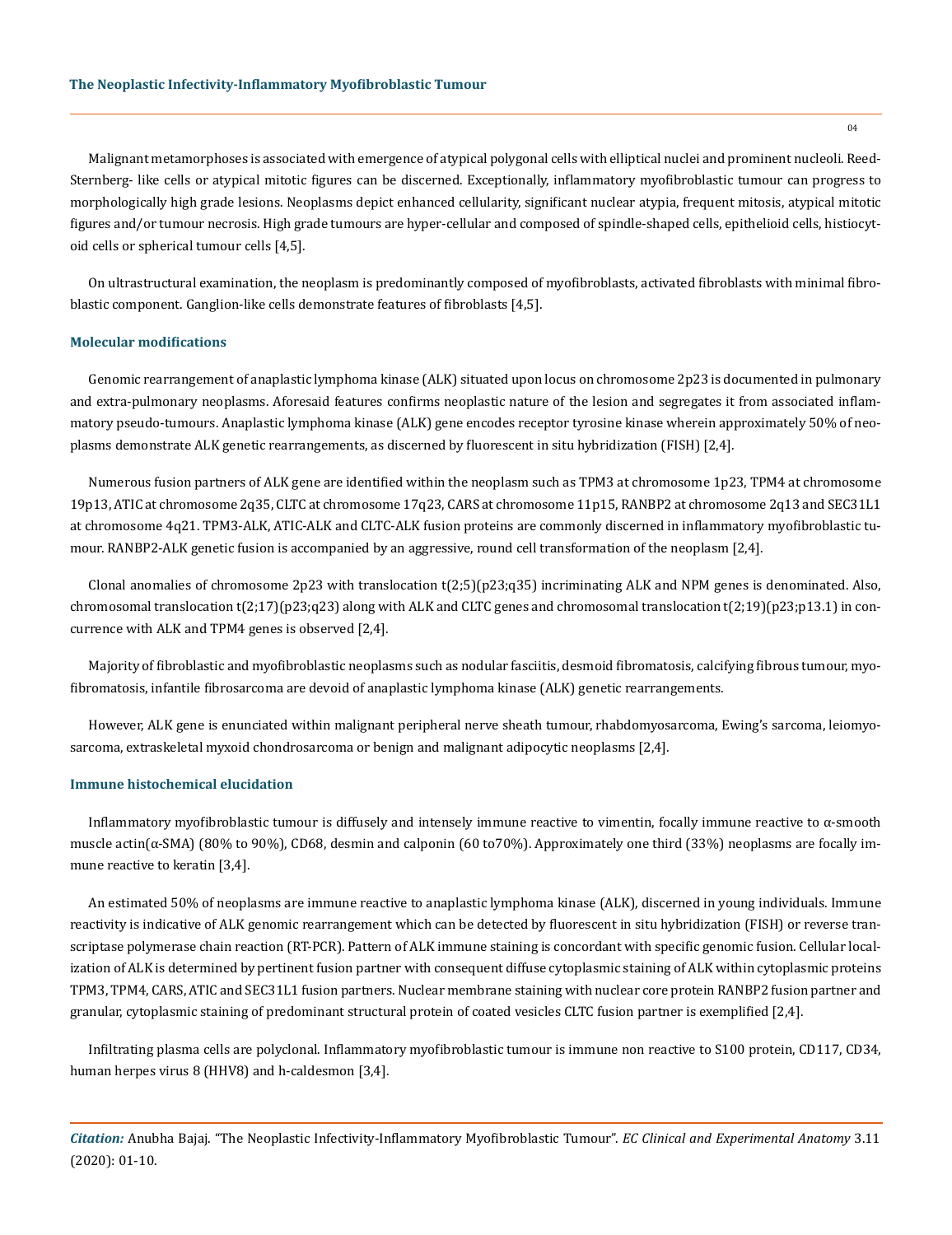# **Differential diagnosis**

Histological segregation of inflammatory myofibroblastic tumour is contingent to dominant morphological pattern such as myxoid/ vascular, compact spindle cell or fibromatosis-like tumour articulation.

- Spindle cell sarcoma, spindle cell melanoma or sarcomatoid carcinoma require demarcation from compact spindle cell pattern. Aforesaid neoplasms depict mild cytological atypia, predominant inflammatory infiltrate with negligible plasma cell exudate and foci of tumour necrosis, vascular invasion, hyperchromatic nuclei or atypical mitosis [2,4].
- Dedifferentiated liposarcoma, especially low grade tumour zones, appear bland on histology and are immune reactive to MDM2, akin to inflammatory myofibroblastic tumour. However, dedifferentiated liposarcoma appears in elderly population and is accompanied by adjacent areas of high grade neoplasm or well differentiated liposarcoma [2,4].
- Mesenchymal tumours of gastrointestinal tract, mesentery or gastrointestinal stromal tumour require distinction from abdominal, cellular, inflammatory myofibroblastic tumour. Uniform cellular component of gastrointestinal stromal tumour displays pale, eosinophilic, syncytial cytoplasm. Inflammatory exudate can be discerned although plasma cells are infrequent. Tumour cells are immune reactive to c-kit [2,4].
- Dendritic cell neoplasm characteristically demonstrates evenly disseminated chronic inflammatory cell infiltrate admixed with spindle-shaped cellular component. Follicular dendritic cell (FDC) sarcoma is immune reactive to CD21 and/or CD35 and interdigitating cell sarcoma is uniformly immune reactive to S100 protein. The exceptional fibroblastic reticulum cell (FBRC) neoplasm predominantly arises from lymph nodes although the tumefaction is histologically identical with a similar immune profile of variable immune reactivity to smooth muscle actin (SMA), desmin and keratin, as inflammatory myofibroblastic tumour [2,4].
- Inflammatory leiomyosarcoma is an exceptional neoplasm with a predilection for young adults. Tumour configuration is mixed storiform and fascicular spindle cell with prominent admixture of inflammatory infiltrate with innumerable foamy macrophages. Adjacent zones of typical leiomyosarcoma with fascicles of spindle-shaped cells incorporated with cigar-shaped nuclei and bright, eosinophilic cytoplasm are observed [2,4].
- Desmoid fibromatosis or calcifying fibrous tumour requires segregation from fibromatosis-like or hypo-cellular, fibrous inflammatory myofibroblastic tumour, contingent to degree of stromal hyalinization. Desmoid fibromatosis, especially mesenteric lesions, frequently denominates focal, fasciitis- like areas. Classic morphology with spindle-shaped cells demonstrate characteristic, elongated fascicles admixed with lymphocytic infiltrate with infrequent plasma cells. Desmoid fibromatosis depicts aberrant, nuclear, immune reactive β-catenin [2,4].
- Calcifying fibrous tumour is an exceptional, benign neoplasm with broad anatomical distribution. Tumefaction commonly emerges within young individuals and represents a delayed stage of inflammatory myofibroblastic tumour. Histologically, the hypo-cellular calcifying fibrous tumour denominates scattered foci of psammoma-like or dystrophic calcification. Calcifying fibrous tumour demonstrates an absence of myofibroblastic proliferation and is immune non-reactive to actin [2,4].
- Immunoglobulin G4 (IgG4) related sclerosing lesions demonstrate accumulation of immunoglobulin G4 (IgG4)- rich plasma cells. Also, proportion of plasma cells accumulating immunoglobulin G4 to immunoglobulin G (IgG4/IgG) is enhanced [3,4].
- Low grade myofibroblastic sarcoma is a cellular, infiltrative neoplasm which displays uniform appearance, prominent nuclear hyperchromasia and is immune reactive to anaplastic lymphoma kinase (ALK).

*Citation:* Anubha Bajaj. "The Neoplastic Infectivity-Inflammatory Myofibroblastic Tumour". *EC Clinical and Experimental Anatomy* 3.11 (2020): 01-10.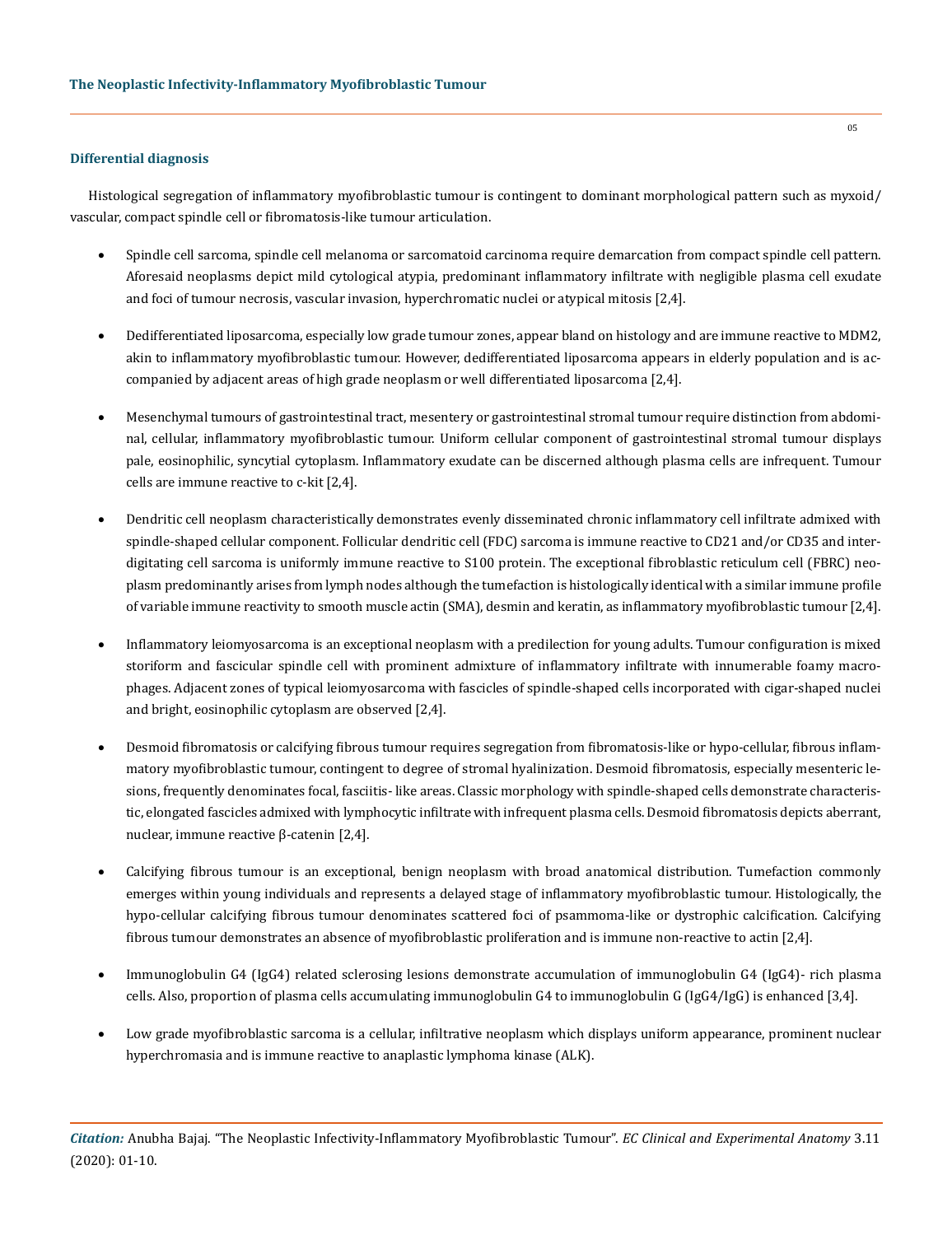- Obstructive phlebitis delineates focal acute and chronic inflammatory exudate and an absence of anaplastic lymphoma kinase (ALK) [3,4].
- Nodular fasciitis requires segregation from myxoid/vascular variant of inflammatory myofibroblastic tumour. Nodular fasciitis appears in older subjects and rapidly enlarges over weeks or months although the miniature nodule is invariably few centimetres in magnitude. Typically, the neoplasm arises within subcutaneous tissue or skeletal muscle, demonstrates a minimalistic inflammatory infiltrate and an absence collagenous, storiform or fascicular tumour configuration [3,4].
- Reactive processes with abundant granulation tissue necessitate separation from myxoid/ vascular pattern of inflammatory myofibroblastic tumour. Cogent history and histological features of a reactive or posttraumatic process demonstrate an organized, vascular configuration with necrosis of adjacent adipose and soft tissue [3,4].
- Pseudo-sarcomatous myofibroblastic proliferations mandate a differentiation from fasciitis- like inflammatory myofibroblastic tumour arising from genitourinary tract. Pseudo-sarcomatous proliferations occur in adult subjects, are devoid of systemic symptoms or distant metastasis and exemplify localized reoccurrence in around 10% to 20% instances. Tumefaction is composed of haphazard, loose, fascicular articulation of spindle-shaped cells with elongated, bipolar, eosinophilic cytoplasmic processes. Intervening vascular stroma is typically oedematous or myxoid and imbued with variably dense, acute or chronic inflammatory exudate. Pseudo-sarcomatous proliferations may depict focal, cellular fibroblastic zones with an infrequent storiform, hypo-cellular, fibrous tumour configuration. Inflammatory infiltrate is minimal with insignificant plasma cells. Pseudo-sarcomatous proliferations are immune reactive to smooth muscle actin (SMA) (70%), desmin (35% to 60%), keratin (42% to 94%) and may be immune reactive to anaplastic lymphoma kinase (ALK) [2,4].

Additionally, the neoplasm mandates segregation from solitary fibrous tumour, benign fibrous histiocytoma, fibrosarcoma, follicular tumour, myofibroma or odontogenic tumours of mesenchymal origin such as odontogenic fibroma, odontogenic myxoma or odontogenic fibromyxoma [6].

#### **Investigative assay**

Evaluation of haematological parameters demonstrates microcytic anaemia, elevated erythrocyte sedimentation rate (ESR), thrombocytosis and polyclonal hypergammaglobulineamia. Multiple tissue samples may be required to adequately determine the condition on account of variable histological representation. Essentially a diagnosis of exclusion, tumour discernment can be confirmed with immunohistochemistry. Inaccurate diagnosis can engender aggressive surgical intervention or radical resection with subsequent functional disability [6,7].

#### **Therapeutic options**

Cogent treatment strategies are steroid therapy, surgical resection, curettage, radical therapy, singular radiotherapy or in combination with aforesaid therapeutic manoeuvers. Treatment options are selected contingent to clinical history, tumour localization, tumour reoccurrence, extent and biological behaviour [6,7].

Optimal treatment modality is comprehensive surgical eradication of the neoplasm. The neoplasm is amenable to comprehensive surgical extermination. Marginal resection with excision of a broad, tumour-free perimeter can be suitably adopted. Tumour associated systemic manifestations generally resolve with adequate surgical extermination of the neoplasm [6,7].

Although a frequently employed treatment modality, surgical excision can be supplemented with carbon dioxide  ${\rm (CO}_{2}$ ) laser technique. Steroids, radiation therapy and chemotherapy with agents such as cyclosporine, azathioprine, methotrexate, cyclophosphamide or

*Citation:* Anubha Bajaj. "The Neoplastic Infectivity-Inflammatory Myofibroblastic Tumour". *EC Clinical and Experimental Anatomy* 3.11 (2020): 01-10.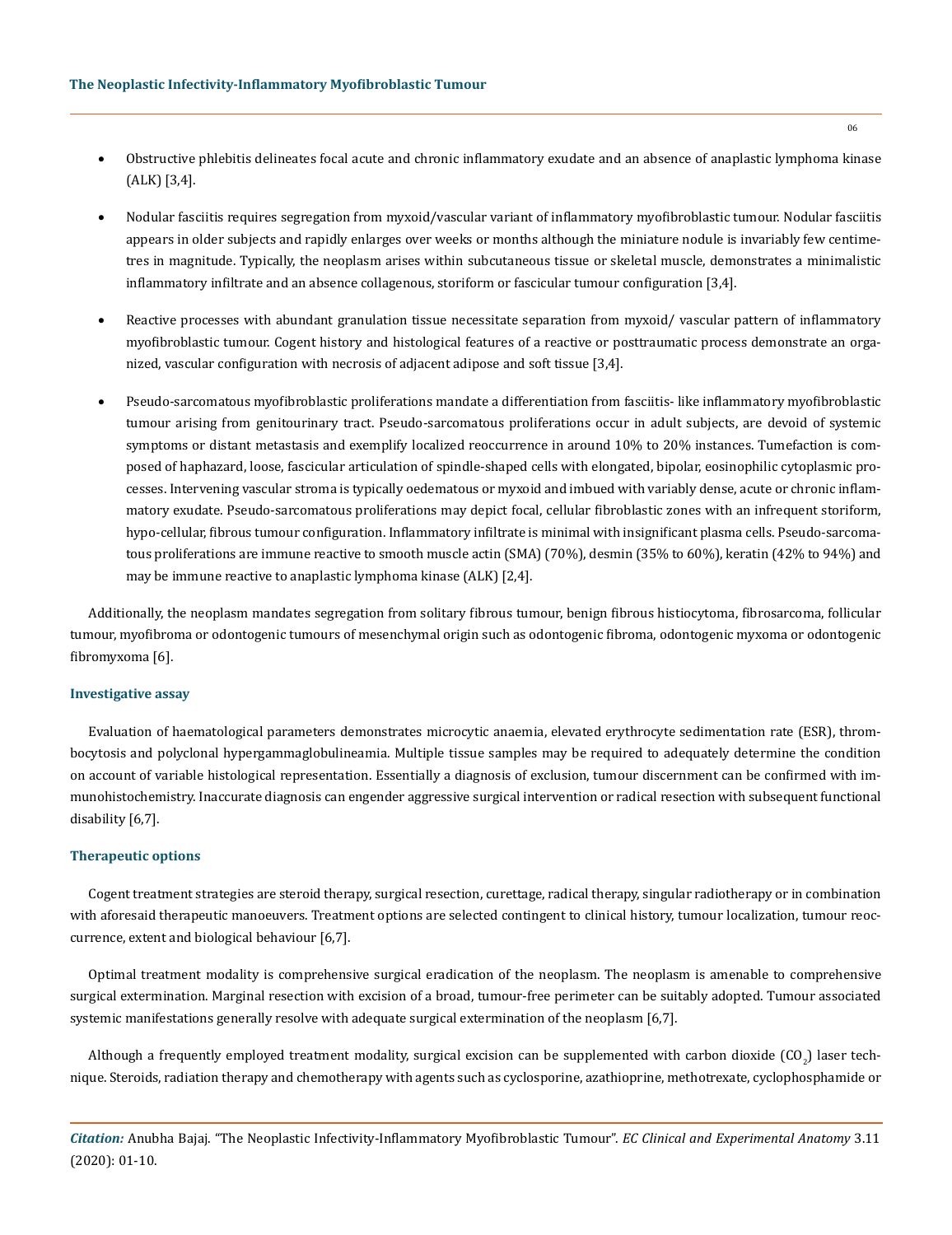molecular, ALK targeted agents such as crizotinib can be adopted for managing invasive, reoccurring, malignant, metastatic neoplasms unamenable to surgical resection or tumefaction with infiltrated tumour-perimeter [7,8].

Tumour reoccurrence pertains to anatomical site and varies from below < 2% for pulmonary neoplasms to around 25% to 35% for extra- pulmonary neoplasms. Tumour relapse is common with multinodular, intra-abdominal tumefaction and neoplasms arising within delicate anatomical locations as larynx or trachea which may be unamenable to comprehensive surgical extermination. Tumour relapse following competent, adequate tumour eradication of a solitary neoplasm is extremely exceptional. Tumour reoccurrence is indicated by reappearance of aberrant clinical and haematological manifestations [8,9].

Distant metastasis is exceptional and is discerned in beneath < 5% instances. Frequent sites of distant metastasis are pulmonary parenchyma, brain, hepatic parenchyma or bone. Metastatic manifestations are discernible at initial presentation or within a year although can appear up to 9 years following surgery [8,9].

Features such as tumour magnitude, cellularity, mitotic activity, nuclear atypia, ganglion-like cells and tumour necrosis lack concurrence with tumour aggressiveness and prognostic outcomes. An estimated 50% of metastatic neoplasms are devoid of atypical morphological manifestations [8,9].

Prognostic outcomes are inferior, especially in neoplasms arising within abdominal or pelvic sites. Tumours which are immune nonreactive to ALK are associated with unfavourable prognosis. Exemplification of ALK genomic rearrangement and disease prognosis or tumour reoccurrence lack concurrence. Neoplasms depicting ALK immune reactivity display minimal possibility of distant metastasis. Similarly, p53 is enunciated in around < 10% to 80% neoplasms and lacks concordance with tumour aggressiveness [8,9].

Flow cytometric analysis of DNA aneuploidy may be concordant with enhanced possibility of tumour reoccurrence [8,9].



*Figure 1: Inflammatory myofibroblastic tumour delineating fascicles of spindle-shaped cells intermixed with lymphocytes, macrophages, plasma cells and an encompassing fibro-connective tissue stroma [10].* 



*Figure 2: Inflammatory myofibroblastic tumour depicting fascicles of spindle-shaped cells admixed with a chronic inflammatory exudate and absence of atypia [11].* 

*Citation:* Anubha Bajaj. "The Neoplastic Infectivity-Inflammatory Myofibroblastic Tumour". *EC Clinical and Experimental Anatomy* 3.11 (2020): 01-10.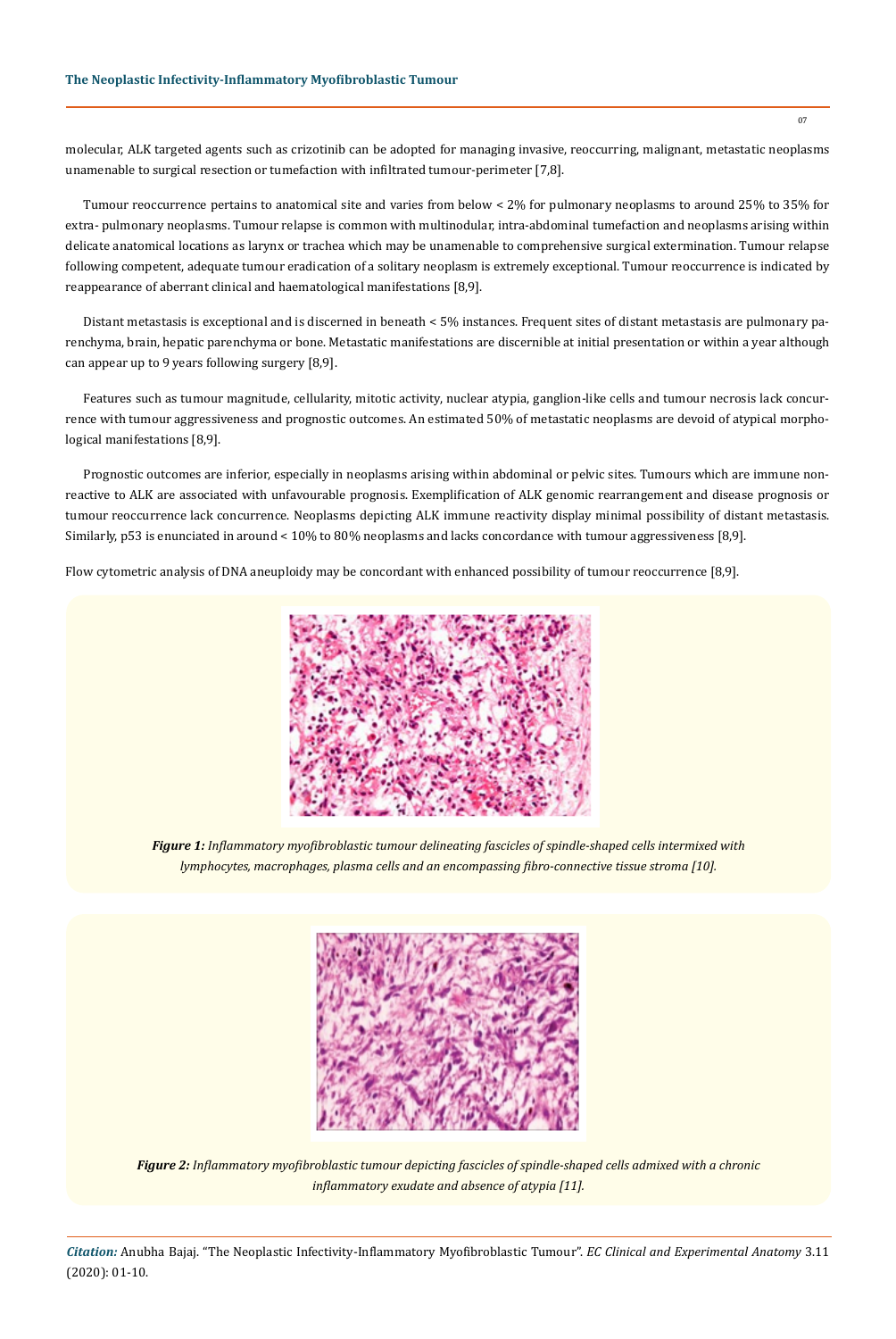

*Figure 3: Inflammatory myofibroblastic tumour depicting fibroblastic and myofibroblastic cells commingled with inflammatory infiltrate of lymphocytes, plasma cells, eosinophils, enmeshed within a collagenous stroma [12].* 



*Figure 4: Inflammatory myofibroblastic tumour exhibiting bundles of spindle-shaped cells with interspersed chronic inflammatory cells, plasma cells and an enveloping collagenous stroma [13].* 



*Figure 5: Inflammatory myofibroblalstic tumour demonstrating fascicles of spindle-shaped cells intermixed within a chronic inflammatory infiltrate, plasma cells and collagenous stroma [14].* 

*Citation:* Anubha Bajaj. "The Neoplastic Infectivity-Inflammatory Myofibroblastic Tumour". *EC Clinical and Experimental Anatomy* 3.11 (2020): 01-10.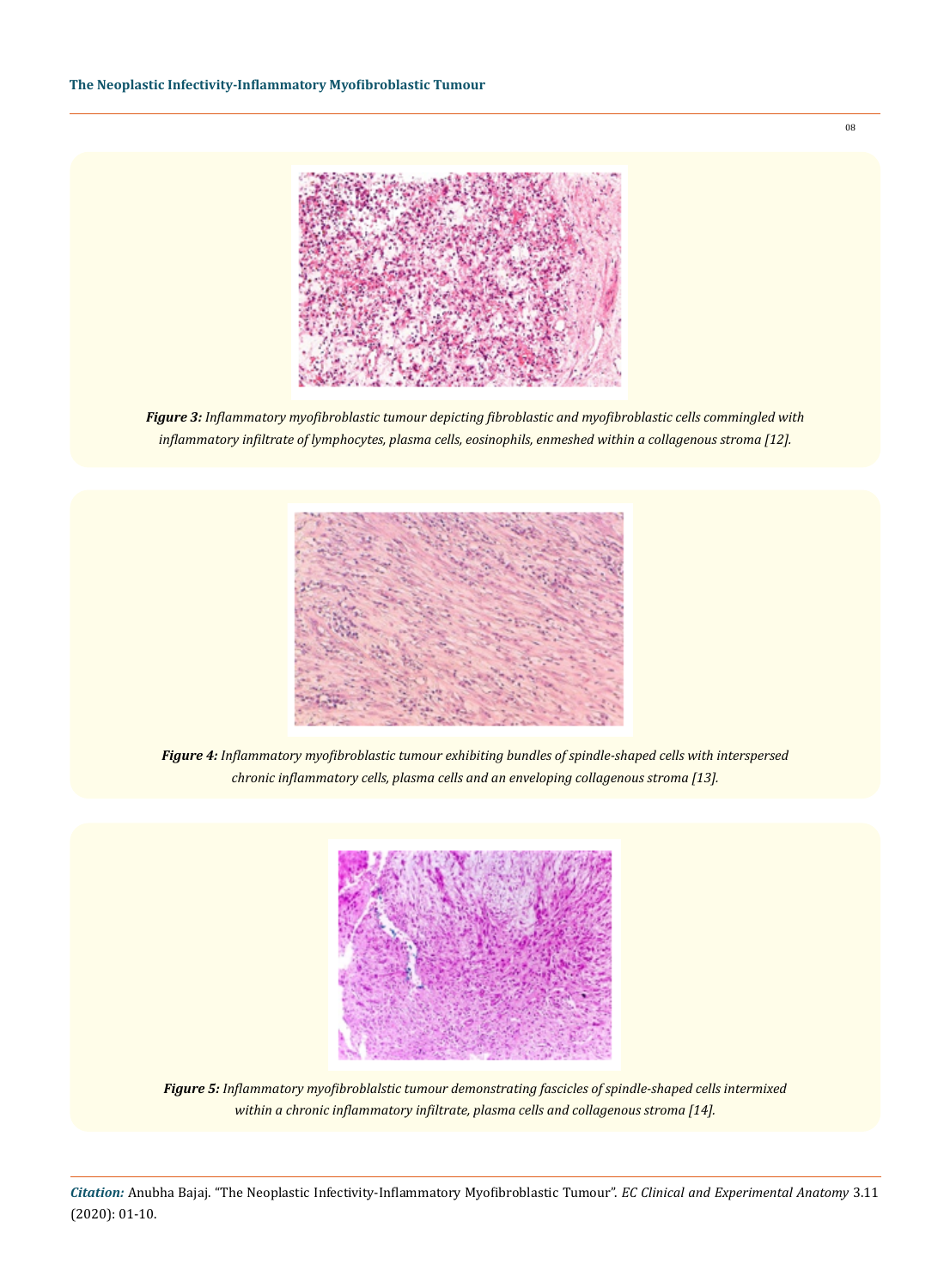

*Figure 6: Inflammatory myofibroblastic tumour enunciating bundles of fibroblastic and myofibroblastic cells dispersed within a chronic inflammatory cell exudate and collagen tissue fragments [15].* 



*Figure 7: Inflammatory myofibroblastic tumour delineating fascicles of spindle shaped cells admixed with chronic inflammatory cells and several plasma cells disseminated within a collagenous stroma [16].* 



*Figure 8: Inflammatory myofibroblastic tumour immune reactive to ALK [17].*